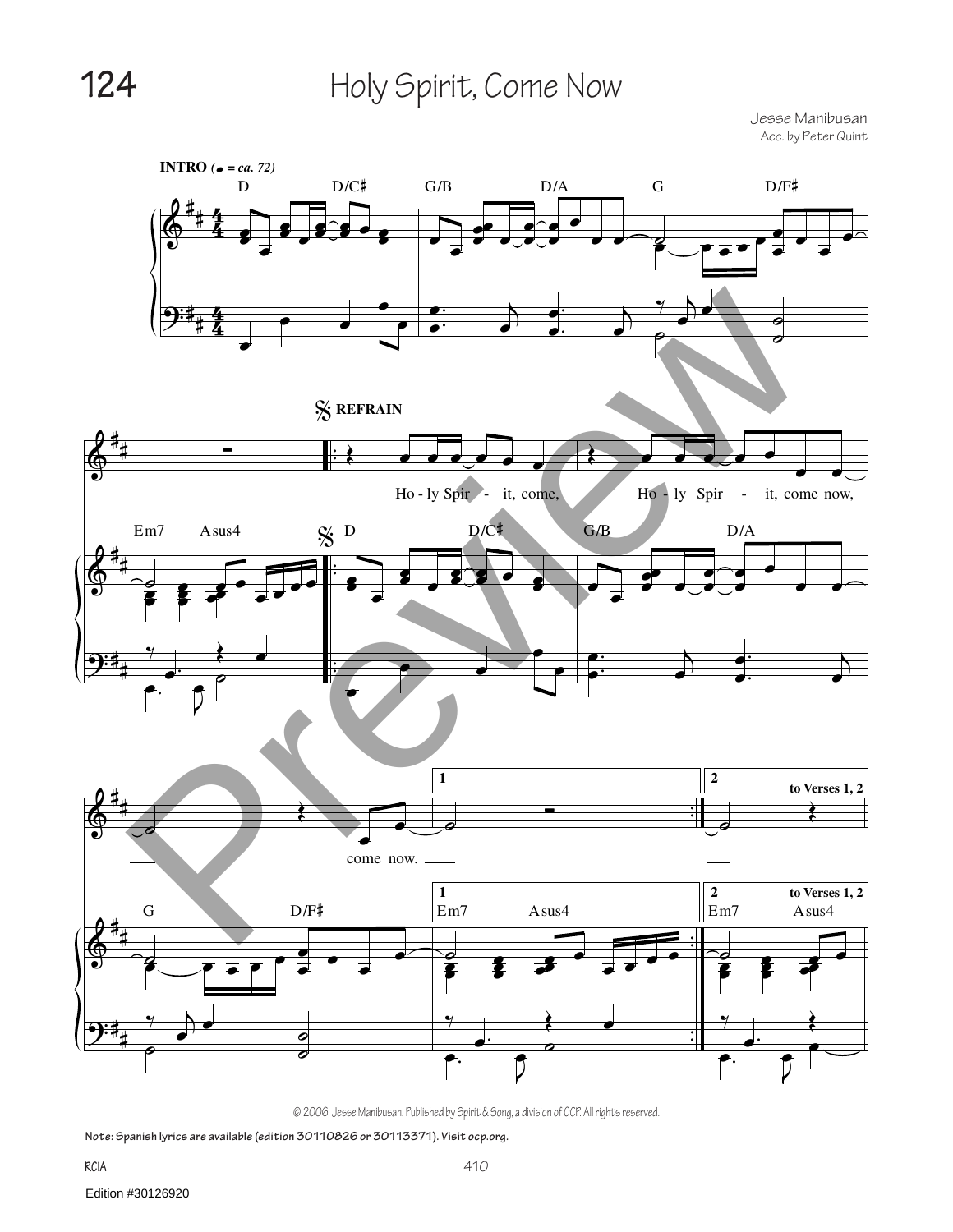**124—Holy Spirit, Come Now (2)**

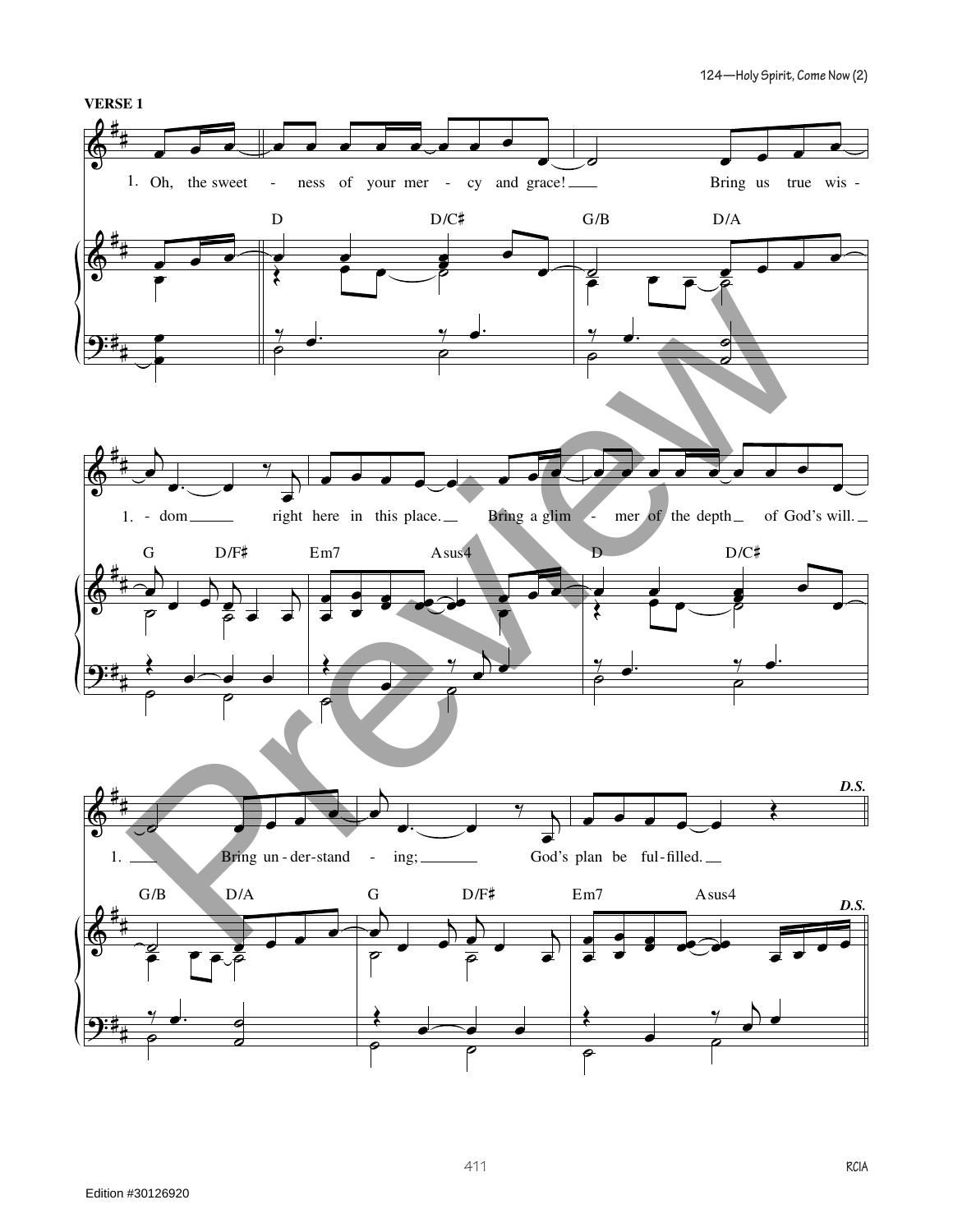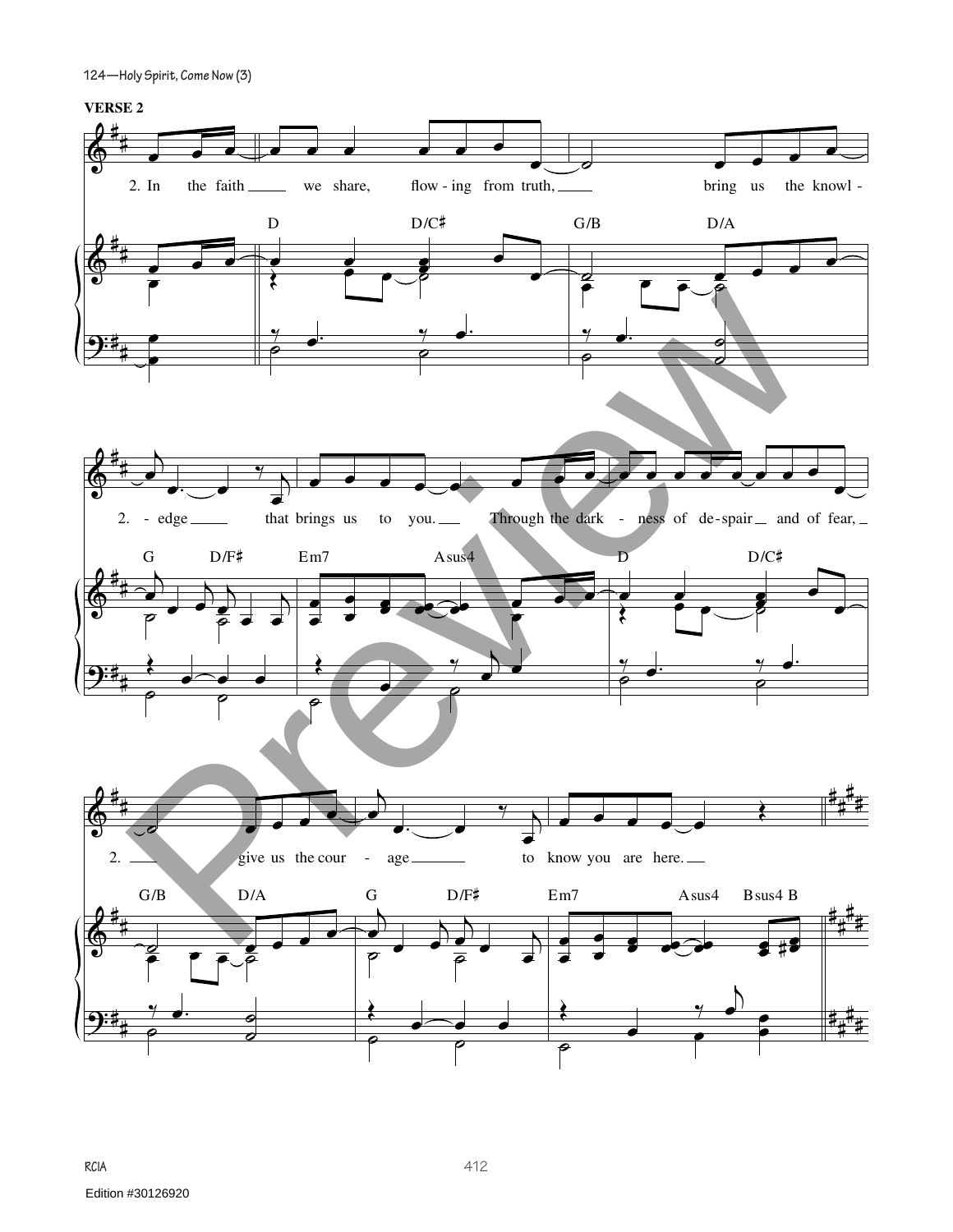**124—Holy Spirit, Come Now (4)**